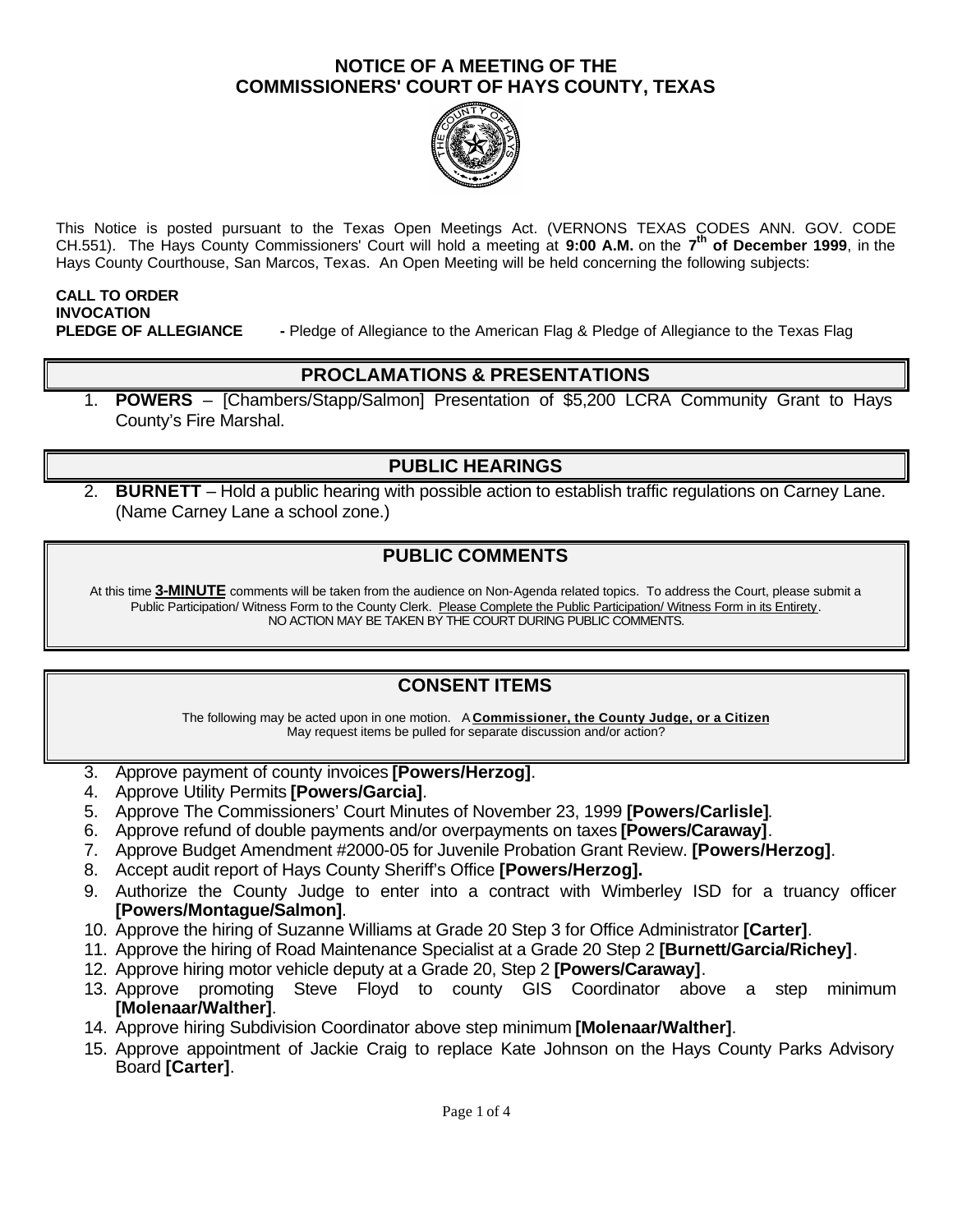

- 16. Approve specifications for the purchase of a Mechanical Folding Goose Neck Trailer for the Road Department and authorize the Purchasing Agent to advertise for bids **[Powers/Herzog/Bilbrey/Garcia].**
- 17. Award contract to Closner Equipment Company for the purchase of a 84" Flatwheel Vibratory for Road Department **[Powers/Herzog/Bilbrey/Garcia].**
- 18. Authorize the purchase of an engine powered tree pruner for Maintenance and parks **[Powers/Herzog/Bilbrey/Knot/Pinnex].**
- 19. Renew annual contract with Gene Bagwell D.B.A. Maintenance Management for Cemetery Maintenance **[Powers/Herzog/Bilbrey].**
- 20. Approve specifications for the plumbing, electrical, air conditioning/heating for the North Hays County Health Department located in Kyle and authorize purchasing agent to advertise for bids **[Ingalsbe/Herzog/Bilbrey].**
- 21. Approve specifications for the annual Striping Contract for the Road Department and authorize Purchasing Agent to advertise for bids **[Powers/Herzog/Bilbrey/Garcia].**

# **ACTION ITEMS**

#### **SUBDIVISIONS :**

- 22. **PCT**. **2** 99a-2-058. **Sky Ranch Subdivision Phase 1**. 5 lots. J.E. Wood / Dale Sultemeier. **Consider approval of preliminary plat**.
- 23. **PCT. 2** 99a-2-063. **INDIAN HILLS RANCH**. Replat of lot 3. Thomas J. Pate. **Consider approval of preliminary plat**.
- 24. **PCT. 4** –99a-4-064. **ALAMEDA ESTATES**. Joy J. Harmon/G. Pennington. **Consider approval of preliminary plat**.

### **ROADS:**

25. **POWERS –** Discussion and possible action to appoint members to the Hays County Transportation Blue Ribbon Committee.

### **GRANTS:**

- 26. **POWERS**  [Helmly/Salmon] Discussion and possible action to authorize County Judge to submit an application to the Texas Telecommunications Infrastructure Fund Board for a Non-Competitive Grant for Health Clinics for up to \$50,000 and to execute a contract, if approved.
- 27. **POWERS**  [Walther/Salmon] Discussion and possible action to authorize the County Judge to submit a grant application to the CAPCO Municipal Solid Waste Grant for up to \$20,000.

### **MISC. ITEMS:**

- 28. **POWERS** [Caraway] Discussion and possible action to consider approval of resale property held in trust. Cause No. 4113 and Cause No. 98-0520.
- 29. **POWERS**  [Adair] Discussion and possible action to approve amended Electronic Jury Plan.
- 30. **POWERS**  [Herzog] Discussion and possible action to adopt a policy that allows Department Heads to have two employees occupy the same position at one time in order to train a new employee prior to departure of the existing employee, as long as funds are available in the departmental budget.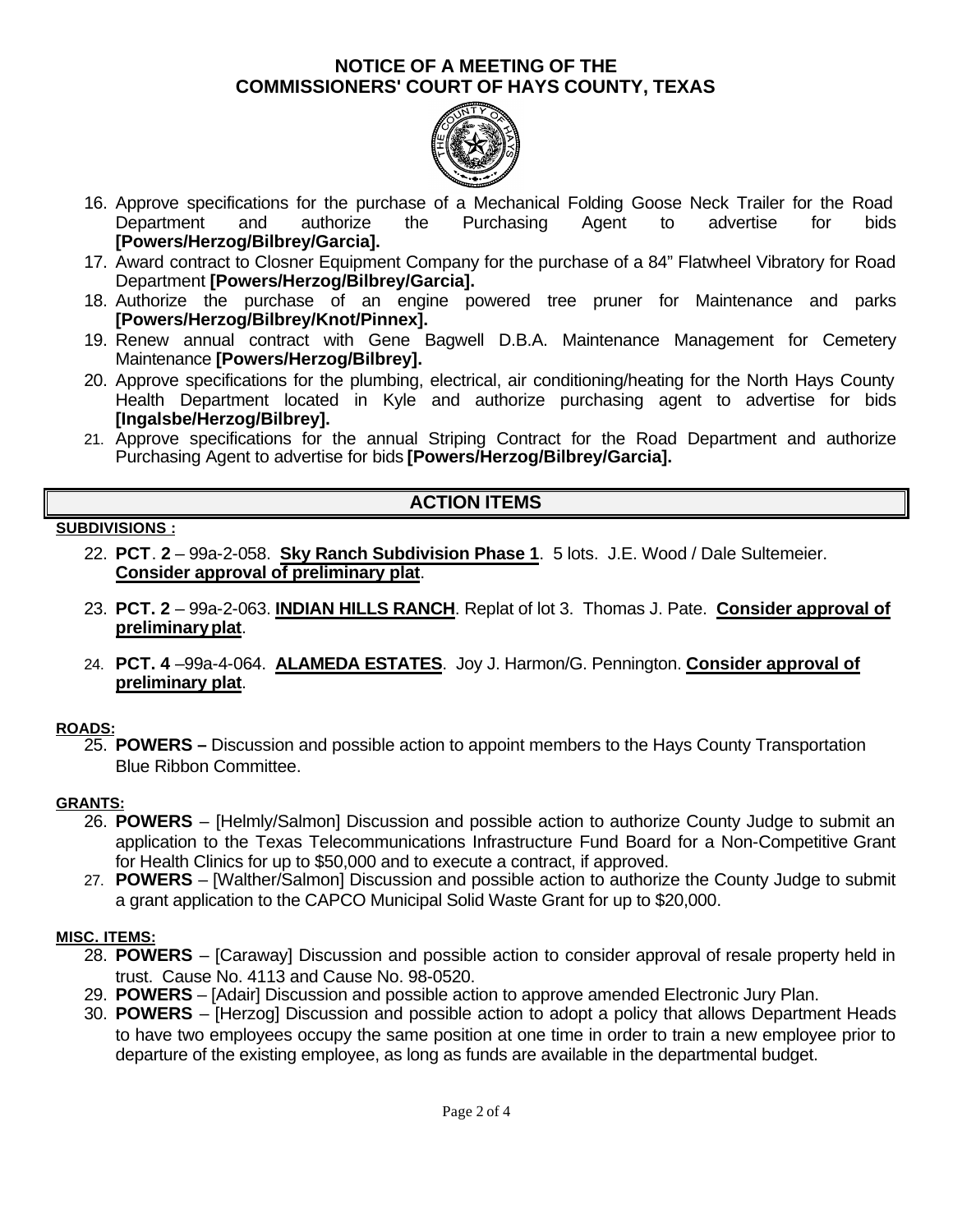

- 31. **MOLENAAR**  Discussion and possible action to accept resolution in opposition to the transport of Refined Petro Chemicals in the Longhorn Pipeline through Hays County.
- 32. **MOLENAAR**  Discussion and possible action to accept resignations and appointments to the Northwest Hays County Rural Fire Prevention District #4. Accept resignation of Melvin McNair & appoint Chris Torti to serve the remainder of McNair's term. Appoint Daryl D. Belt to replace Mark Bulpitt. Reappoint Reed Smith to another term.
- 33. **BURNETT**  Discussion and possible action to purchase 1.2381 acres of right-of-way abutting County Road 179 and accept donation of 1.3363 acres of right-of-way along County Road 179.

# **EXECUTIVE SESSIONS**

34. **MOLENAAR** - Executive Session to confer with legal counsel to discuss pending litigation with JKL Inc. and surety company pursuant to 551.071 of the government code.

#### **ADJOURNMENT**

Posted at 1:00 o'clock P.M. on the **3 rd** day of **December 1999**

**COMMISSIONERS' COURT, HAYS COUNTY, TEXAS**

#### **\_\_\_\_\_\_\_\_\_\_\_\_\_\_\_\_\_\_\_\_\_\_\_\_\_\_\_\_\_\_\_\_\_\_\_\_\_\_\_ CLERK OF THE COURT**

**Persons with disabilities who plan to attend this meeting and who may need auxiliary aids of services such as interpreters for persons who are deaf or hearing impaired; readers; or large print are requested to contact the Hays County Judge's Office at (512) 393-2205 two (2) work days prior to the meeting so that appropriate arrangements can be made. Braille is not available.**



# **ADDENDUM TO NOTICE OF MEETING OF THE COMMISSIONERS' COURT OF HAYS COUNTY, TEXAS**

This notice is posted pursuant to the Texas Open Meetings Act. (VERNONS TEXAS CODES ANN. GOV. CODE CH. 551). The Hays County Commissioners' Court has scheduled a meeting for **9:00 A.M., on the 7th day of December 1999** at the Hays County Courthouse, San Marcos, Texas. The following subject is being added to the agenda:

Page 3 of 4